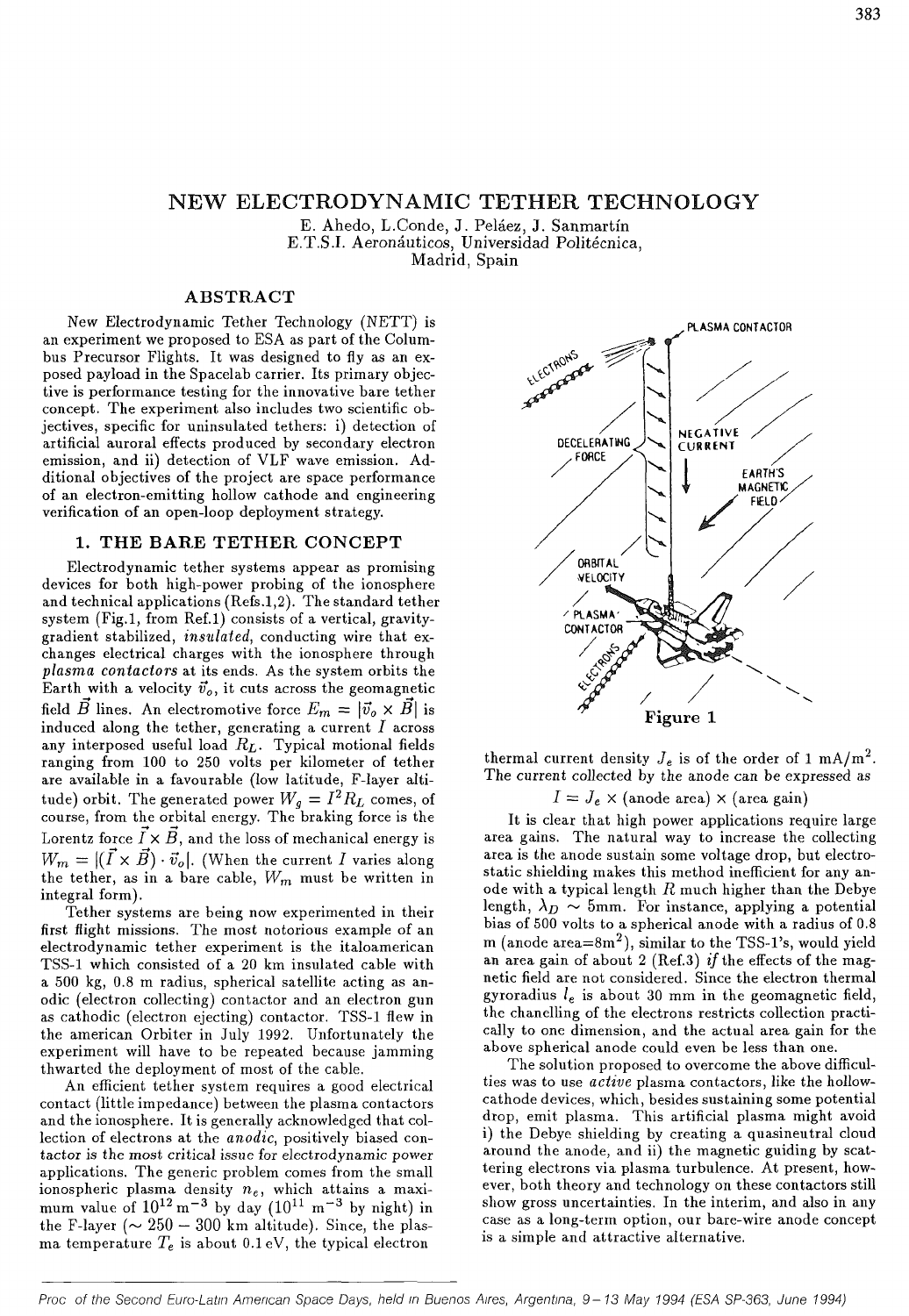The bare tether system is based on a two-fold concept (Ref.4). First, we claim that a good passive anode should have two disparate characteristics lengths, just the opposite of anything like an sphere. The simplest example is a cylinder with a diameter *d* much smaller than its length /. Electron collection is then a two-dimensional problem, where the total collected current is proportional to  $l$  but the collection process is governed by d. If  $d \ll \lambda_D$  and  $d \ll l_e$ , electrostatic-shielding and magnetic-guiding effects are negligible and the current attains its largest possible value for given geometry and potential (Ref.3). For instance, applying 500 volts to a cylinder with  $d = 1.3$ mm and  $l = 2$  km (anode area=8 m<sup>2</sup>) gives an area gain of about 80.

Secondly, we can actually do away with the cylinder because a part of the tether itself, *if uninsulated,* may serve as anode. In Fig.2 we show the scheme of a bare tether system operating as an electric generator; for a normal west-east orbit the anodic end of the tether is upwards.  $V_t$  is the tether potential and  $V_p$  is the plasma potential in the tether frame; the slopes in the potential lines are due to the ohmic losses and the motional field, respectively. Point B, where both potentials are equal, self-adjusts with the ambient conditions. Electrons are collected in the bare segment AB, where  $\Delta V =$  $V_t - V_p > 0$ . The current increases along the tether from point A to point B at a rate  $en_{e}d(2e\Delta V/m_{e})^{1/2}$ per unit of length. Part of this current is lost in the segment BC, *if bare,* due to ion collection, at a rate  $-e n_e d(2e|\Delta V|/m_i)^{1/2}$ . Electrons are finally ejected at the cathodic end C by some device such as a thermionic emitter or a hollow cathode, at a cost of a negative potential drop  $\Delta V_C$  (that should be small compared to  $IR_L$ ).



Figure 2

If *LB* and *L* are the lengths of the segment AB and the whole tether, respectively, the relative loss of current scales as

$$
\frac{\text{ion current}}{\text{electron current}} \sim \left(\frac{m_e}{m_i}\right)^{1/2} \left(\frac{L - L_B}{L_B}\right)^{3/2}
$$

with  $(m_e/m_i)^{1/2} \simeq 1/172$ . Of course, these losses can be avoided by insulating all or most of the segment BC.

It is clear now that a good bare tether generator requires the ratio  $L_B/L$  to be moderately small: were it very small the useful power would be small (due to the small electron collected current and, occasionally, the important ion losses), were it not small the efficiency would be small (because the anodic potential drop would be comparable to the potential available at the load). For a fully bare tether the optimum value of  $L_B/L$  is determined from maximizing the power per unit of mass for given efficiency  $\eta \equiv W_g/W_m$ . We found that for  $\eta$  in the range of interest, let's say 60-80%, the optimum  $L_B/L$ is fairly constant, around 13-14%; the corresponding loss of current is 9-10%. Moreover, this optimum design also determines the tether geometry, *d* and *L,* once the tether material, the nominal ambient conditions, the efficiency and the useful power are fixed. For aluminum (conductivity  $\sigma = 3.5 \times 10^7 \Omega^{-1} \text{m}^{-1}$  and  $E_m = 200 \text{ V/km}$ , we have (Ref.3)

$$
d \simeq 0.7 - 1.7 \text{mm} \times \left(\frac{W_g}{1 \text{kW}}\right)^{3/8} \left(\frac{n_e}{10^{12} \text{m}^{-3}}\right)^{1/4}
$$

$$
L \simeq 10.5 - 6.0 \text{km} \times \left(\frac{W_g}{1 \text{kW}}\right)^{1/4} \left(\frac{10^{12} \text{m}^{-3}}{n_e}\right)^{1/2}
$$

for the efficiency in the range 0.6-0.8. Diameter and length scale with inducting field and material conductivity as  $E_m^{-1/8} \sigma^{-5/8}$  and  $(\sigma/E_m)^{1/4}$ . The corresponding tether mass is (aluminum density  $\rho = 2.7 \text{ gr/cm}^3$ )

$$
M\simeq 10.9-36.8\mathrm{kg} \times \frac{W_g}{1\mathrm{kW}}
$$

Length limitations arising from material strength or collisions with orbital debris would appear to allow values  $L \sim 100$ km. In fact the most stringent limitation on L arise from high-voltage insulation if the tether were partially insulated; a maximum voltage around 5 kV has been suggested (Ref.2). There is no thermal obstacle to choosing cables with such small diameters (Ref.4).

We may therefore conclude that a bare conducting tether can operate as a multikilowatt generator relying solely on passive electron collection by the cable itself. The system does not require to operate and control a complex contactor at the end of a wire kilometers long. Altogether the fact that its theory of operation does not present major uncertainties and the simplicity of the device, make the bare tether concept ideal for early implementation. The New Electrodynamic Tether Technology (NETT) experiment was just envisaged to demonstrate such capabilities.

### 2. **DEPLOYMENT STRATEGIES**

One of the most critical issues in any tether application is the deployment, stabilization, and retrieval of the cable. During last years tether dynamics have been studied in depth and several deployment and retrieval schemes have been considered. The deployment starts by the ejection of an endmass that, being moved away by the initial momentum and gravity-gradient forces, drags along the tether. Deployment is basically a stable operation but it usually leaves out the tether and the endmass swinging around the vertical. Thrusters placed at the endmass or tether pumping have been proposed to eliminate this libration. In contrast to deployment, retrieval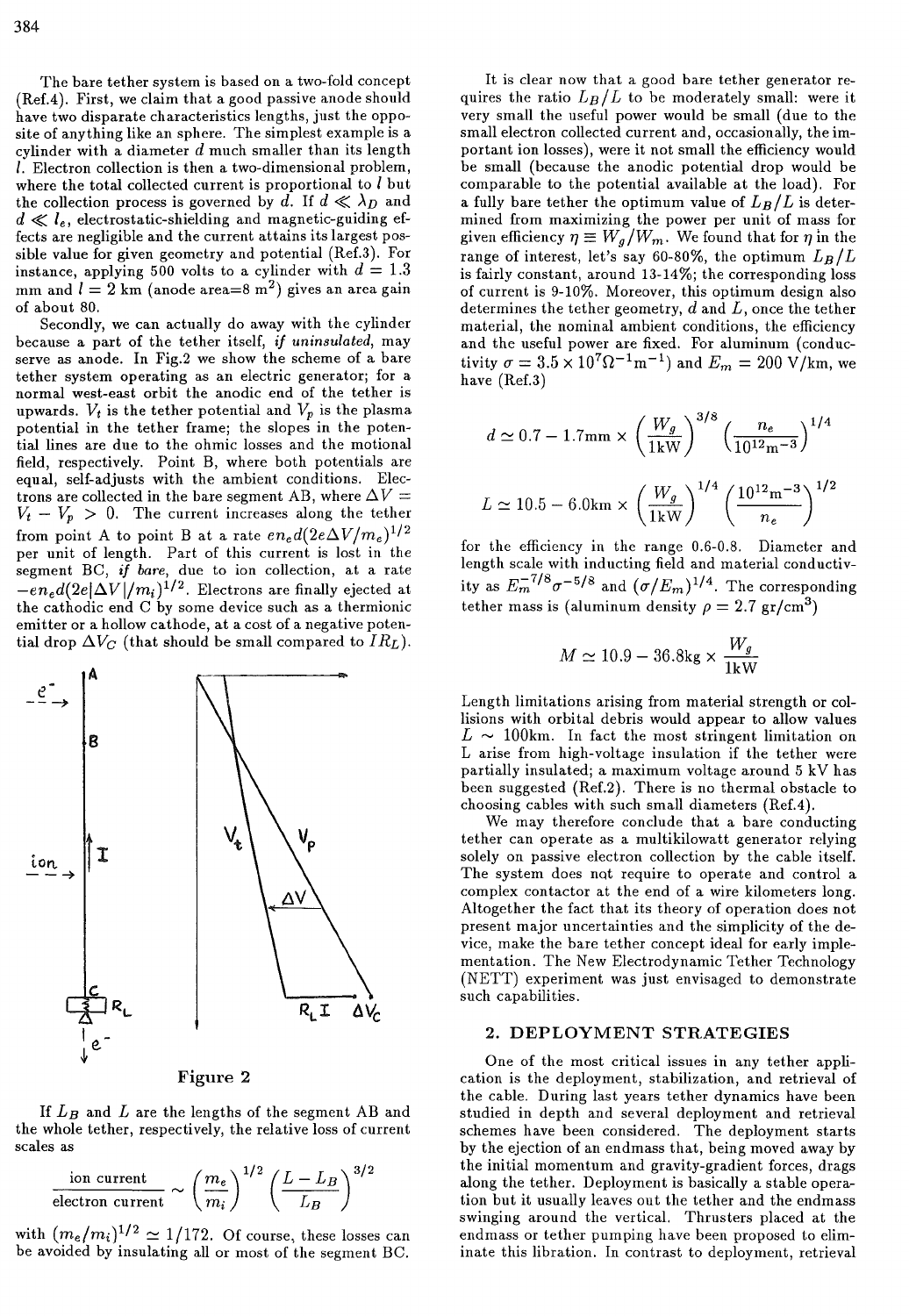of a tether is an unstable manoeuvring making necessary to use a control system to avoid the growth of vibrational and rotational motions. For instance, in the TSS-1 mission there were eight thrusters mounted on the endmass satellite (two in line thrusters to keep the tether taut, two for yaw control and four for pitch and roll oscillation rate damping).

According to our idea of designing both a simple and innovative experiment, the main objective of the dynamical analysis for NETT is to obtain an open loop strategy for the deployment, that leaves out the tether aligned with the vertical, at rest, without requiring further dynamics control, like auxiliary thrusting or pumping. Besides, to escape the mechanical and control difficulties associated with retrieval schemes, in NETT there will not be retrieval of the tether, that will be cut and discarded when the experiment ends.

In the following we briefly expose the deployment model we try to implement in NETT. For the theoretical analysis (Ref.5) several simplifying assumptions are taken into account in order to pinpoint the essential aspects of the dynamics. These assumptions are: the Earth has a spherical gravitational potential; aerodynamic forces, solar radiation pressure, and Sun and Moon attraction have been considered negligible. The orbiter follows a circular orbit, and only stable in-plane motion is taken into account. The tether is flexible, nonextensible, and its mass, together with the end mass, is negligible compared with the mass of the orbiter. The vibratory motion of the tether due to its elastic behavior has not been considered. However, the procedure can be extended to take into account all these effects in the tether dynamics.





A light tether holds a rectilinear shape during the deployment and the tension does not vary along the tether. In such a case, the governing equations for the tether's deployment are the linear momentum equations for the endmass when acted upon by: the gravity gradient force, the inertial Coriolis force, and the tension  $T(t)$  imposed at the base of the cable and transmitted to the endmass through the straight tether (Fig.3). Therefore, the inplane motion of the endmass depends on the following control parameters: i) the ejection velocity  $V_0$ , ii) the ejection angle  $\varphi_0$ , and iii) the tension law  $T(t)$ . In this approximation, it is only necessary to know the position of the endmass that can be given by its polar coordinates  $(l, \theta).$ 

The deployment begins when the endmass is ejected from the orbiter. There are two different phases in our deployment process: i) Uniform deployment (the deployment rate  $l$  is constant), and ii) Exponential deployment (the deployed length grows exponentially). During the first phase the tension is low, the gravity gradient is-small and the Coriolis force is dominant; the end mass goes away (and backwards) from the orbiter and the gravity gradient grows. However, at certain moment it is necessary to put the tether in tension, because the Coriolis force must be reduced to avoid the tether revolves around the orbiter; the exponential phase begins then. During this exponential phase, the tether tension brakes the deployment and reduces the Coriolis force, but does not stop the end mass because the gravity gradient is sufficiently large already.

In the exponential deployment there is an upward, stable, steady solution in which the tether deploys following a radial straight line; this steady solution corresponds to particular initial conditions and can not be reached using the first phase only. For other initial conditions, the tether swings around this radial line while deploying; if the exponential phase is suitably designed, in the first oscillation the tether is brought to the vertical when it reaches the maximum deviation from the radial line; if the deployment is then stopped (i.e. the distance of the endmass to the orbiter coincides then with the cable length) the tether stays aligned with the vertical.

During the exponential phase, the deployed length grows as

# $l(t) \propto \exp(2\pi C_0 t/T_o)$

where  $T<sub>o</sub>$  is the orbital period. If one wants the deployed length of the tether to follow this exponential law, it is necessary to impose a tension at the cable that also grows exponentially. The main parameter of this stage is *Co-*For  $C_0 < 3/4$  there are four steady solutions, in which the tether deploys following a radial straight line; two are stable and, one of these, is upward. Such a solution appears, in the phase plane  $(\theta, \theta)$  as an stable focus. To approach that solution, initial conditions must lie inside its attraction domain. Due to the very hard contraction of the "volume" in the phase plane, all trajectories of the attraction domain cross the segment  $\bar{PQ}$  of Fig.4. When  $C_0$  ranges in the interval  $I = [0.2454, 0.3662]$ , the origin  $(\theta = 0, \theta = 0)$  lies in the segment PQ. Therefore, there is a trajectory (curve A in Fig.4) that goes into the origin of the phase plane. If the final conditions of the first stage lie in this particular trajectory, the conditions:  $\theta = \theta = 0$  will be reached eventually. At this point the deployment must stop to leave out the tether aligned with the vertical, at rest.

The first stage  $(l \text{ constant})$  must end when the ratio  $1/l$  reaches the value  $C_0$  previously fixed for the second stage  $(l/l = C_0)$ . Besides, initial conditions for the first stage must be such that final conditions for this stage lie in curve A of Fig.4. For each value of  $C_0$  in the interval *I* there is a critical value of the ejection angle:  $\varphi_0^* =$  $\varphi_0^*(C_0)$  for which, at the end of the second stage the following conditions:  $\theta_f = \theta_f = 0$  are reached. Let  $l_f$ be this final value of the non-dimensional tether length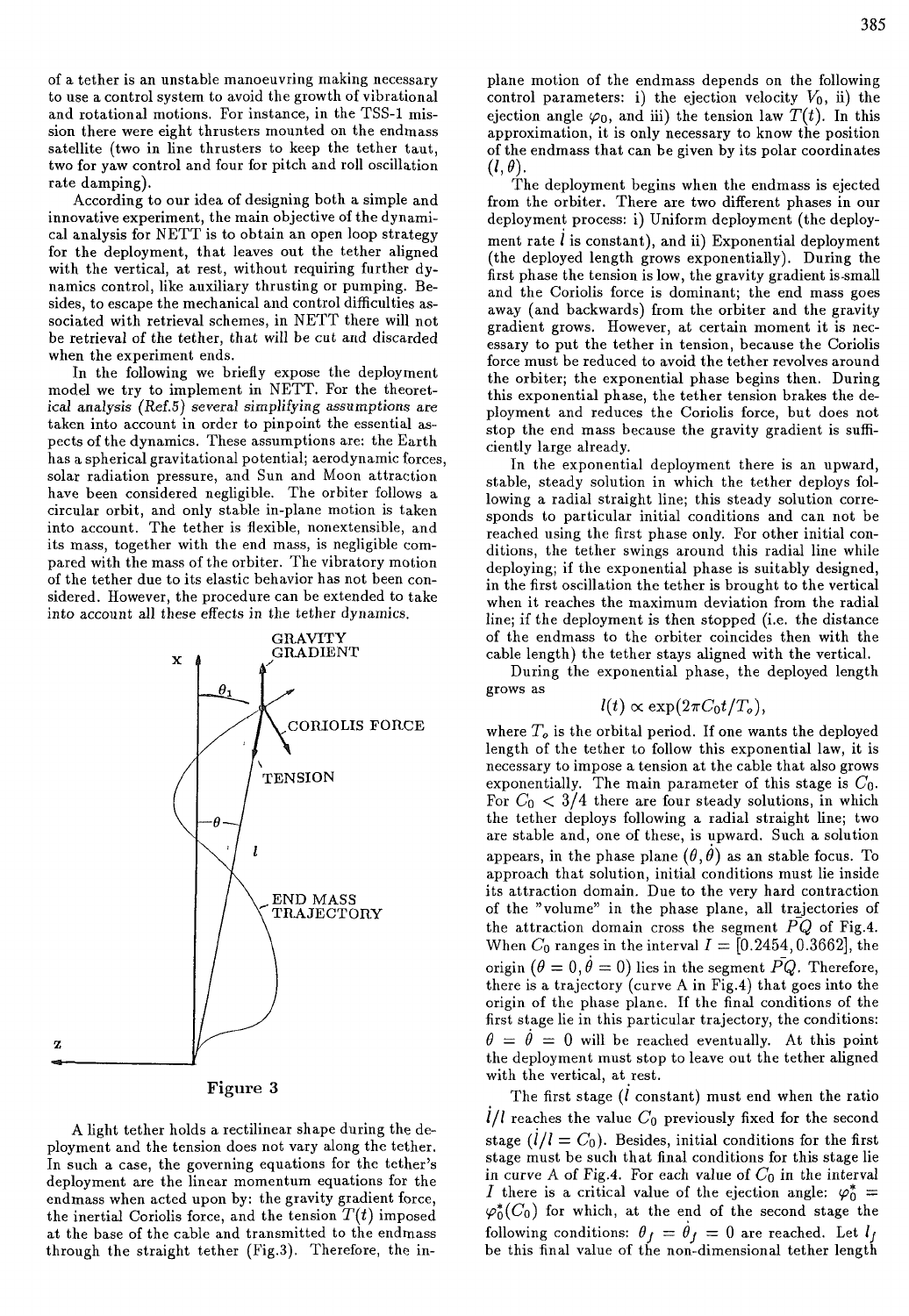corresponding to the critical ejection angle  $\varphi_0^*(C_0)$ ; it is possible then to obtain the ejection velocity needed for such a deployment from the relation:

$$
V_0 = 2\pi L/l_f T_o.
$$

Notice that any tether's length can be deployed adjusting the ejection velocity. Also,  $C_0$  should be chosen close to 0.36 to minimize the deployment time.



Figure 4

### 3. THE N.E.T.T. EXPERIMENT

For this technology-demonstration experiment and in order to facilitate the accommodation to the Spacelab, we designed a light-weight, moderate power generator. Besides, a fully uninsulated cable was chosen to broaden the scientific posibilities of the experiment (indirectly, we were saving the insulator mass and simplifying the tether manufacture). The Spacelab was selected as carrier since Eureca would be permanently pointing the Sun. This is clearly incompatible with the celestial (away from the Earth) pointing of our tether during both deployment and its active life. The experiment would be mounted as an exposed payload on the Unique Support Structure(USS) attached to the Spacelab. Besides the design studies made by our group, a phase B study has just been carried out by Alcatel Space (Toulouse, France) to (i) identify critical issues, (ii) develop a deployment mechanism, and (iii) get an overall baseline design, chiefly.

The NETT bare tether was designed for a nominal useful power of  $W_g = 1$ kW and an efficiency of  $\eta = 75\%$ . Nominal ambient conditions were  $E_m = 200$ V/km and  $n_e = 10^{12} \text{m}^{-3}$ , corresponding to a low latitude (28.5<sup>o</sup>). 250-300 km altitude orbit, and a daylight ionospheric density. For an aluminum cable the resulting optimal size was

 $d = 1.15$ mm,  $L = 7.5$ km,

yielding a tether mass of 21 kg. The total induced voltage, current at the load, and load impedance were

$$
E_m L = 1500 \text{V}, \quad I_L = 0.87 \text{A}, \quad R_L = 1.31 \text{k}\Omega.
$$

The electric circuit is closed at the bottom end of the tether by an electron-ejecting hollow cathode. Its estimated impedance would be about 10-20  $\Omega$  and the voltage drop amounts roughly to 10-20 volts; this would

reduce the efficiency to  $\sim$  74%. (The TSS-1 uses an electron-gun, instead, as cathode. This better known technology is very inconvenient because of its high impedance. In fact, the TSS-1 uses all the generated power in the gun operation).

As the tether will, fly in a variable ionosphere, calculations were made to estimate the tether performance out of the design point. We found that (i) for the motional field in the range 150-250 volts, the useful power would be in the range  $550-1500$  W, (ii) a density drop by a factor of 3 would reduce the useful power about a 20%, and (iii) in both cases the efficiency would be little affected. (See also Ref.6).

Although the generated power could be available for on-board use, we decided to just dissipate the power at an off-board dummy load. This requires to use the active thermal control equipment from the Spacelab; in exchange, the experiment does not interfere with the electrical power system of the carrier. The dummy load of 1.31 k $\Omega$  would consist on a series array of powertransistors, each working at about 1 amp, 100 volts. An aluminum plate connected to the dissipators of all individual transistors would make easy the thermal control of this electronic load. The Al plate is bolted to a standard coldplate cooled by the Spacelab freon loop. We estimate that a maximum conductance of 600 W/K/ $m<sup>2</sup>$ can be attained; this would keep the Al temperature only 7 K above the freon loop.

To keep with the proposed conception of a light-weight, simple system, we designed the low-tension deployment strategy explained before, initiated by upwards springejection of an end-mass of about 20 kg. The tether unwinds from a stationary, spinning Al reel and feed through a friction brake operated by a stepper motor. The estimated deployment time is about 55 minutes and when it ends the tether is, at rest, aligned with the vertical. When the electric circuit is closed the cable keeps fairly straight; maximum deflection due to Lorentz force is estimated in less than 10°. After the different experiments are carried out, the cable is cut and discarded. The shoit operative life makes unnecessaiv to control out-ofplane libration at twice the oibital fiequency. Also, the probability of a micrometeorite cut duiing operation is less than 0.2%. Since deployment is accompanied by a backwards pendulum swing, the Orbiter attitude should be bay up, tail forward, so as to provide in-plane, backward field-of view well in excess of the expected  $\sim 50^{\circ}$ swing. (Clearance angle for Orbiter cabin from middle of cargo bay is  $70^{\circ}$ ).

Figure 5 shows a pespective of the whole experiment mounted on one panel of the Unique Support Structure. Element (1) is the end-mass. In order not to be just a deadweight, we considered the possibility of installing there scientific instrumentation to monitor the plasma properties at the top end of the tether; the information would be sent to the Orbiter by a UHF transmitter. A more ambitious idea, its viability is presently being studied, is to place pait of the tether and deployment system there. Element (2) includes the ejection, unwinding and cutter mechanisms. Element (3) is the reel. Element (4) is the dummy load, electrically connected to the tether in the reel and to element (5), the hollow cathode. Element (6) is the argon capacity ( $\sim$  1 liter) that feeds the hollow cathode. Element (7) is the electronics box that mainly controls the tether deployment and the hollow cathode operation. Elements (8) and (9) are the cold plate and the freon loop, which are provided by the Orbiter. The overall volume of the experiment